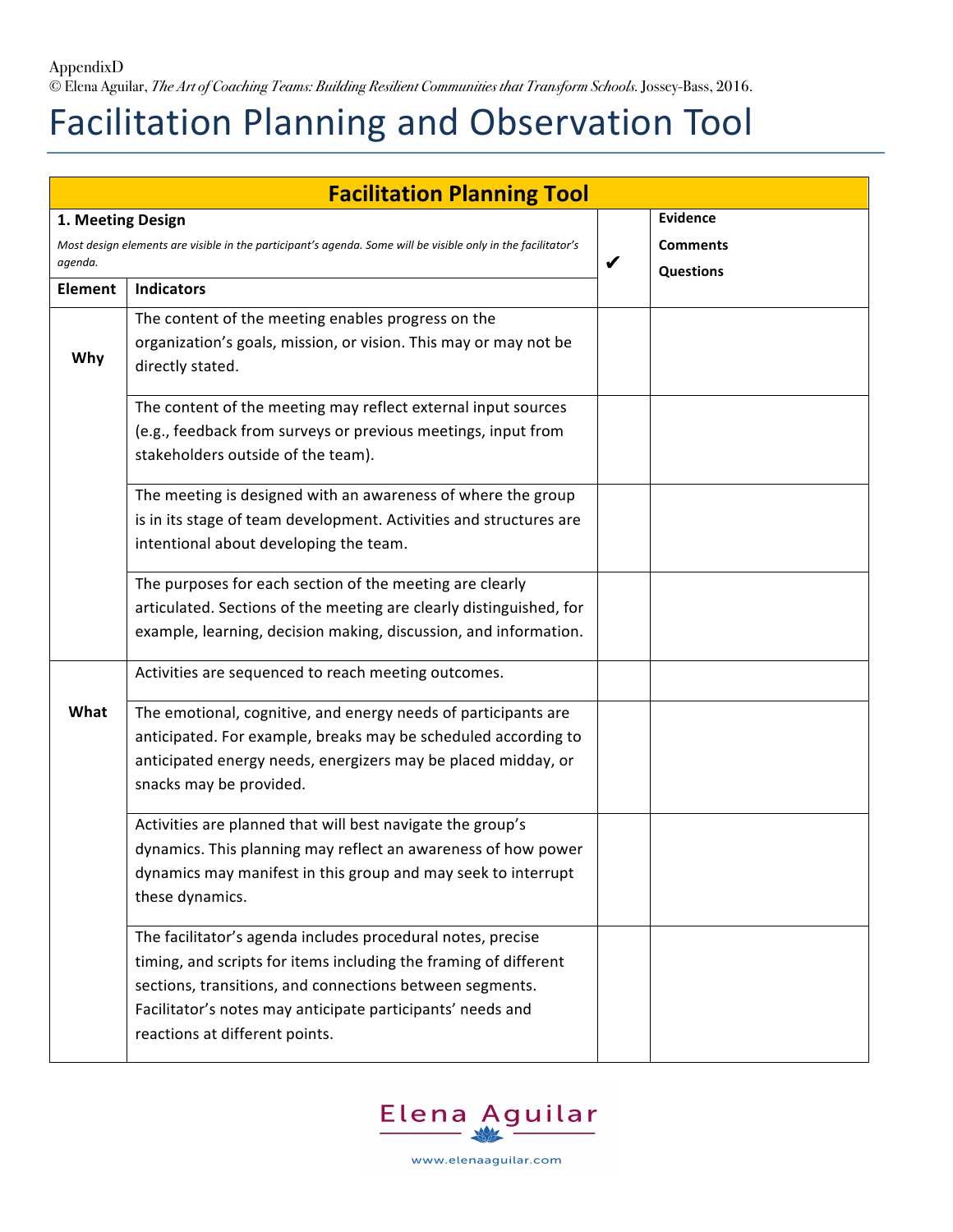AppendixD

| © Elena Aguilar, <i>The Art of Coaching Teams: Building Resilient Communities that Transform Schools.</i> Jossey-Bass, 2016. |  |  |  |
|------------------------------------------------------------------------------------------------------------------------------|--|--|--|
|                                                                                                                              |  |  |  |

|     | $\sim$ Lieturi Land, The Th of Courting Feature. Durante Technical Communities that Fransporm Schools, Jossef Bass, 2010.                                                                                          |  |  |
|-----|--------------------------------------------------------------------------------------------------------------------------------------------------------------------------------------------------------------------|--|--|
|     | How and when feedback on the meeting will be gathered are<br>indicated.                                                                                                                                            |  |  |
|     | Various structures are used that reflect best practices for the<br>purpose of the meeting. For example, if the purpose of the                                                                                      |  |  |
|     | meeting is to learn, then best practices in adult learning are<br>applied. If the purpose is to make a decision, then protocols for<br>decision making are used.                                                   |  |  |
| How | Plans include various structures to ensure equitable<br>participation.                                                                                                                                             |  |  |
|     | Everyone will have a chance to speak during the meeting<br>(although not necessarily in the whole group; it may happen in<br>breakout groups or pairs).                                                            |  |  |
|     | The group's affective needs are addressed through structures<br>such as a check-in, dyad, grounding, or intention setting.                                                                                         |  |  |
|     | Team norms are included on agenda, and a process for using<br>them is indicated. Roles may include a process checker, or<br>participants may be asked to identify a norm to hold for<br>themselves.                |  |  |
|     | Facilitator agenda may include notes about room set-up. For<br>example, group may sit around one large table or in small<br>configurations.                                                                        |  |  |
|     | Roles such as timekeeper, notetaker, process checker, and<br>facilitator may be identified. (If roles are used then it is assumed<br>that the group has clear understanding of the expectations for<br>the roles). |  |  |
| Who | Roles such as timekeeper, notetaker, process checker, and<br>facilitator may be identified. (If roles are used then it is assumed<br>that the group has clear understanding of the expectations for<br>the roles). |  |  |
|     |                                                                                                                                                                                                                    |  |  |

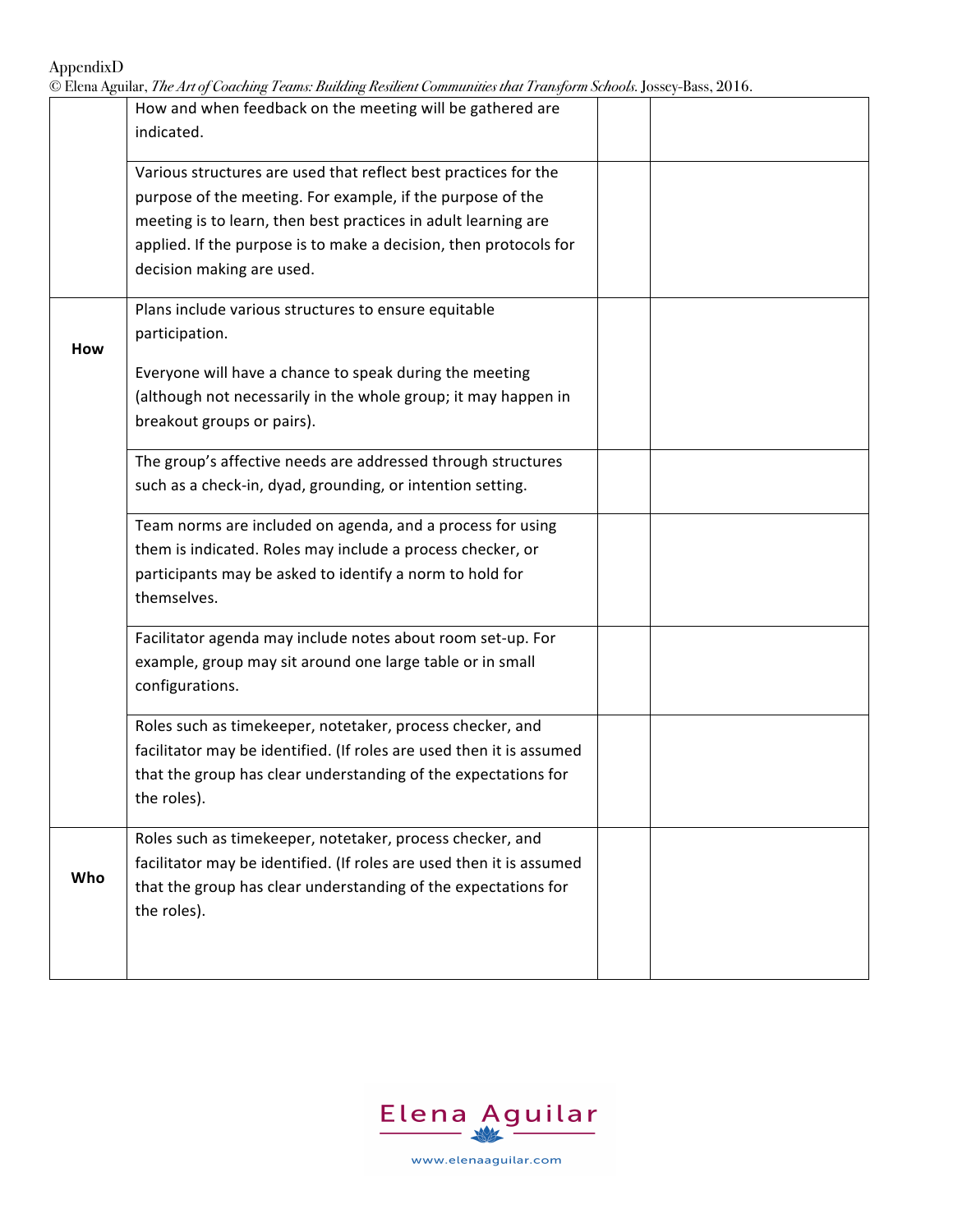## AppendixD

© Elena Aguilar, *The Art of Coaching Teams: Building Resilient Communities that Transform Schools.* Jossey-Bass, 2016.

| <b>Facilitation Observation Tool</b> |                                                                         |   |                  |  |  |
|--------------------------------------|-------------------------------------------------------------------------|---|------------------|--|--|
| 2. Meeting Execution                 |                                                                         |   | <b>Evidence</b>  |  |  |
| Observable during meeting            |                                                                         |   | <b>Comments</b>  |  |  |
| <b>Element</b>                       | <b>Indicators</b>                                                       | ✔ | <b>Questions</b> |  |  |
|                                      | Meetings stay focused and outcomes are met within the allocated         |   |                  |  |  |
| Key                                  | time on agenda.                                                         |   |                  |  |  |
|                                      | Participants are given time to make connections between a single        |   |                  |  |  |
| <b>Facilitation</b><br><b>Skills</b> | meeting and the team and school's goals, vision, and mission.           |   |                  |  |  |
|                                      | Norms and community agreements are referenced during                    |   |                  |  |  |
|                                      | meetings; different structures are used to reflect on how the team      |   |                  |  |  |
|                                      | holds norms.                                                            |   |                  |  |  |
|                                      | Sections of the agenda make clear why the team is engaging in           |   |                  |  |  |
|                                      | each activity and how it connects to larger goals.                      |   |                  |  |  |
|                                      |                                                                         |   |                  |  |  |
|                                      | Discussions and decisions are anchored in the needs of all<br>students. |   |                  |  |  |
|                                      |                                                                         |   |                  |  |  |
|                                      | Facilitator uses active listening and questioning that promotes         |   |                  |  |  |
| Communication                        | open discussion.                                                        |   |                  |  |  |
|                                      | There are structures to invite equity of participation.                 |   |                  |  |  |
|                                      |                                                                         |   |                  |  |  |
|                                      | Participants interact through various structures such as whole          |   |                  |  |  |
|                                      | group, small group, pairs, and written processes.                       |   |                  |  |  |
|                                      | Facilitator addresses unproductive discourse such as blaming and        |   |                  |  |  |
|                                      | deficit thinking and moves discussion to problem solving, asset-        |   |                  |  |  |
|                                      | focused language, and action.                                           |   |                  |  |  |
|                                      | Facilitator questions beliefs and prompts the group to examine the      |   |                  |  |  |
|                                      | intended and unintended consequences of beliefs and actions.            |   |                  |  |  |
|                                      | In moments of conflict the facilitator seeks to understand different    |   |                  |  |  |
|                                      | perspectives, acknowledges views from all sides, and has                |   |                  |  |  |
| <b>Conflict</b><br><b>Mediation</b>  | strategies to redirect the energy toward shared ideals.                 |   |                  |  |  |
|                                      | Facilitator manages disruptive or overly talkative group members.       |   |                  |  |  |
|                                      | Facilitator draws out quieter members of the group.                     |   |                  |  |  |
|                                      | Facilitator addresses power dynamics in the moment or at other          |   |                  |  |  |
|                                      | times if they are negatively impacting the group.                       |   |                  |  |  |